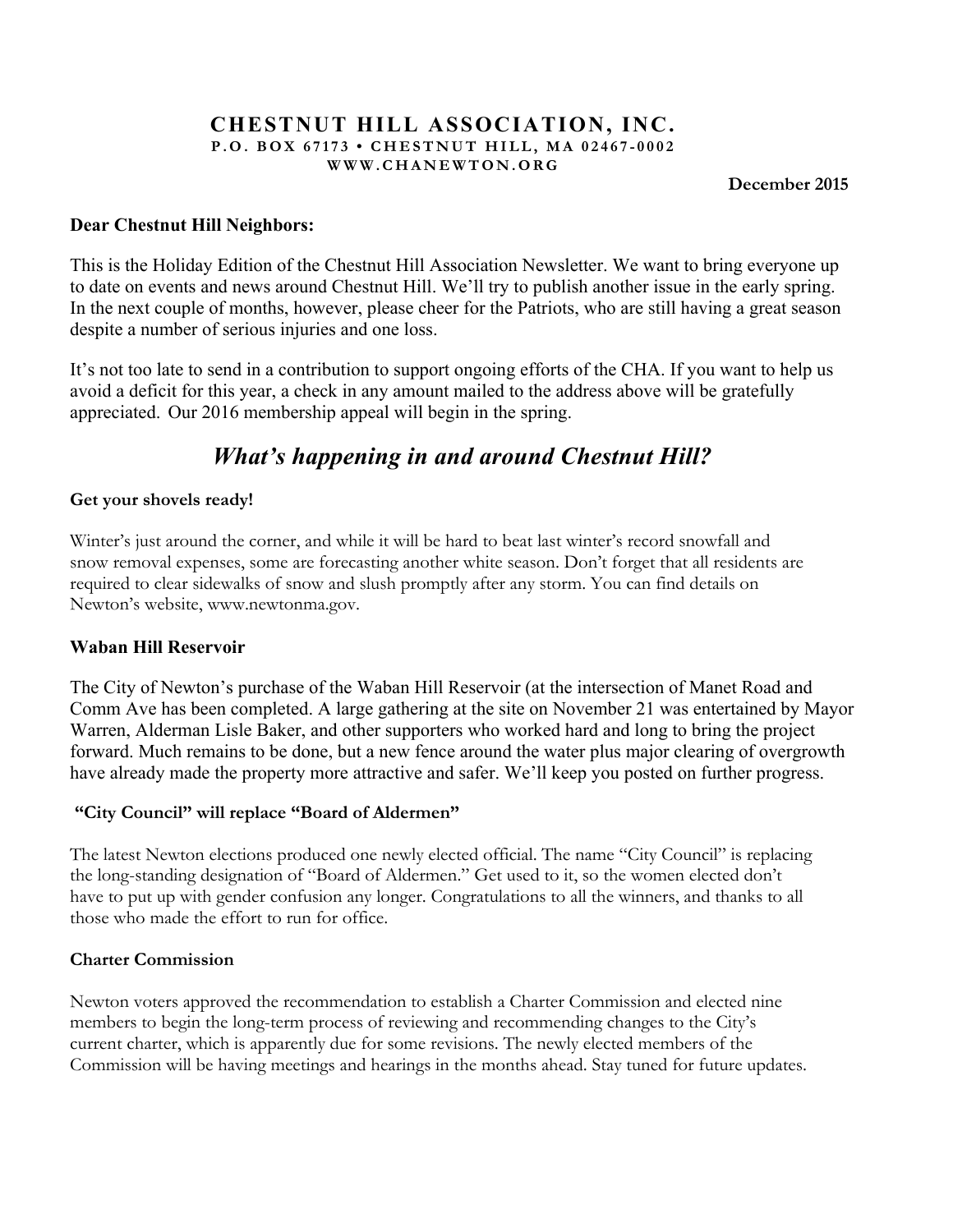## **Boston College/Congregation Miskan Tefila**

As you may know already, Congregation Mishkan Tefila, with 21 acres located on Hammond Pond Parkway, has agreed to be acquired by Boston College, who would use some of the property for administrative offices and parking in the short term. Plans indicate that the synagogue will remain in its present location until 2019. Not surprising, there is considerable concern that much of the property will not be protected against further construction/development. Our Ward 7 Aldermen, Fuller, Baker, and Laredo, among others, are focused on approximately 15+ acres of open space, surrounded by Newton and DRC conservation land. It is a quiet, wooded area with trails, rock outcroppings and a vernal pool.

Various options including purchase of the land by the City, a conservation restriction and/or public access easement are being discussed with the Mayor and the Conservation Commission. The Newton Committee on Community Preservation may receive an application for CPA funding for an initial appraisal to determine potential acquisition costs, as well as assistance with acquisition itself. Our Aldermen are working with the Mayor to determine the best way forward; continued support of the Chestnut Hill Association for this effort will be important.

# **New School Construction**

You are probably aware of the new Angier School in Waban which is scheduled for completion in the next several weeks. In addition, the Zervas School just off Beacon Street closer to Walnut Street will be enlarged and rebuilt to accommodate more pupils and ease the crowding that has been growing for several years. Also, Cabot School, which is located closer to Newton North High School, is in the design phase for a major restoration and expansion. Finally, the acquisition of Aquinas College's property will add needed space for elementary classrooms and land for recreation use.

#### **Star Market/CVS Driveway and Hammond Street Road Work**

After years of congestion and unsafe conditions, the renovation of the entrance from Hammond Street into the CVS/Start Market parking lot is finally coming to fruition. Thanks to efforts by the neighbors, City officials from Newton and Brookline, and encouragement from CHA members, this trouble spot is becoming more welcoming, convenient, and safe. Watch for the opening in the coming days.

Unfortunately, the repairs to the longstanding and deteriorating potholes and bumps along Hammond Street toward Beacon Street will be postponed once more. The situation will likely become worse before it gets better. Do not hesitate to call or write to the Department of Public Works when you get discouraged. The good news is that several faded crosswalks along Hammond Street were just repainted.

#### **Leaf Blower Restrictions?**

The Board of Aldermen has been considering limits the use of leaf blowers. The current proposal would allow them in the fall and spring, subject to noise and time limitations, but not allow them in the winter and summer, with possible improvements in technology required in three years later. The purpose is to protect the environment and health of residents from noise, fumes, dust and debris. The matter is before a committee of the Board (soon to be Council) to work on the proposal. You can email your views to Alderman Ruthanne Fuller and Alderman Lisle Baker at rfuller@newtonma.gov and lbaker@newtonma.gov.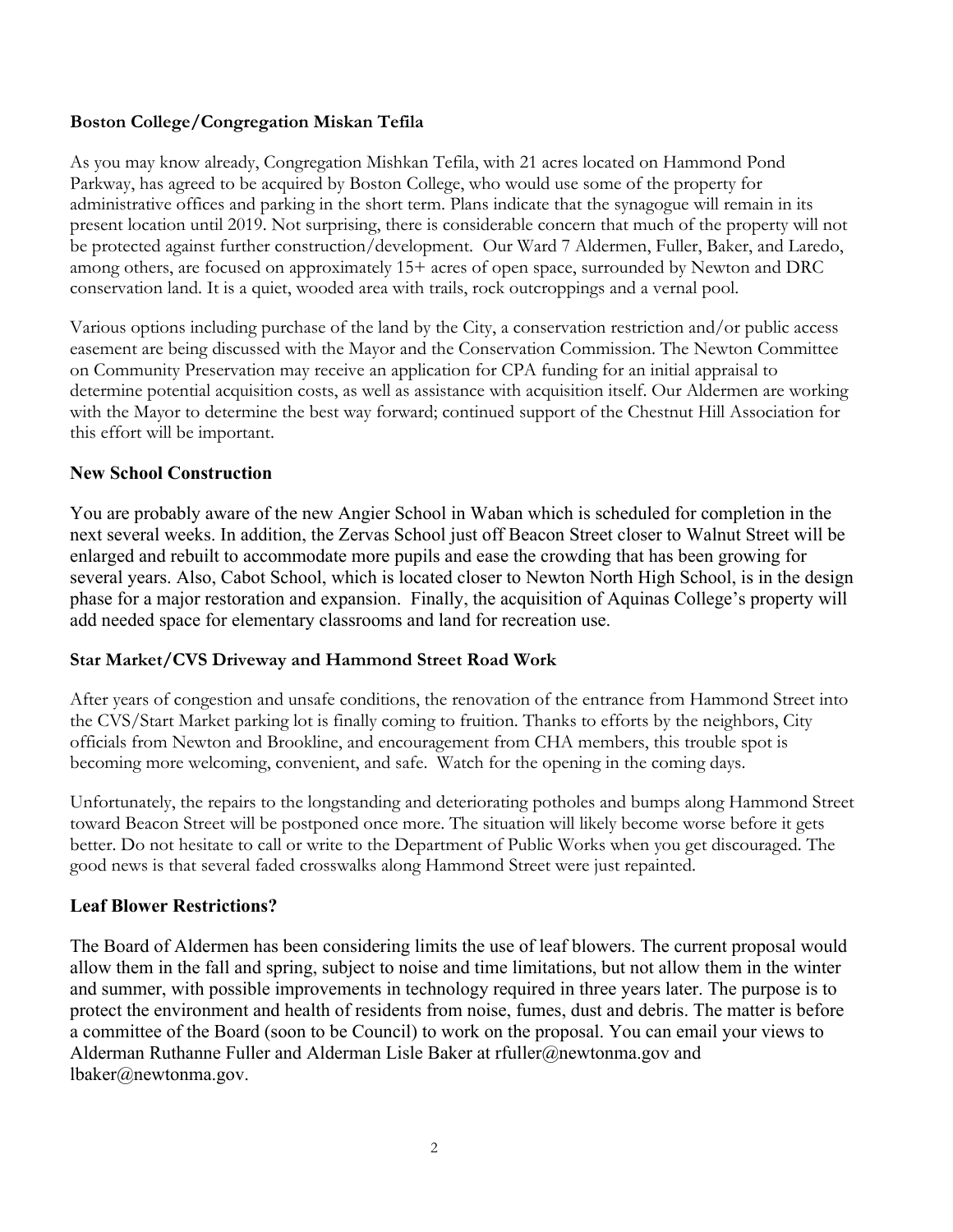# **Update on the new Atrium Mall**

The "new" Atrium Mall is still empty although a sign out front points to an open-for-business date next year. Bulfinch Group, the owner of the Atrium, is ready to sign new tenants. The owners received a permit from Newton's Board of Aldermen to allow approximately 50,000 square feet to be used for bio research laboratories, but a mix of tenants is preferred. Bulfinch would welcome your call.

# **See Any Coyotes? (Thanks to Marguerite D'Annolfo)**

If you see a coyote, take a moment to report it! The City of Newton website makes it very simple to report your sighting. Under the City Government heading, www.newtonma.gov, scroll down to the Police column and you'll find a listing for Coyote Sighting. There is an easy to fill-out on-line form that takes your date of sighting, name, and address. You'll also see an interesting map of Newton and the surrounding towns that identifies coyote sightings by location and by number. For example, in the past six months there were three reports on coyote sightings in Newton Centre.

What to look for: Eastern Coyotes, the most common in our area, are about the size of a large dog, but with longer, thicker fur. Grayish or light brownish in color, they usually have a black-tipped tail that is pointed downward. Coyotes are typically 4-5 feet in length, and bear a resemblance to a German-Shepard, which can lead to some confusion by easily being mistaken for the breed, especially at a distance. They often come out at dusk looking for prey or food, but can be present during any time of the day.

Coyotes are not shy guests and will enter your yard uninvited; while most look for prey such as rodents, squirrels, rabbits or road-kill, they also feast on berries, squash (pumpkins), and food remains, so be sure to bag and tie your trash before putting it into your barrel. Clean up any birdseed that has fallen out of the feeder so as not to attract coyotes. Keep your household pets safe from coyotes by either keeping them indoors or in a fenced yard while keeping watch. When you're out walking your dog(s), be sure to use a leash, and never let your dog run without your supervision. For more information on living with coyotes, see www.ma.gov. (Eastern-Coyote-in-Massachusetts)

# **Neighborhood Security**

Recent reports of housebreaks in Chestnut Hill remind us all that we are not exempt from possible robberies or other issues of home security. Although a new police chief is on the job, we should reinforce our own sense of responsibility with regard to safety in our homes and cars.

The simple rules are 1) lock your doors and windows even if you are home; 2) lock your cars if they are parked outside or in a garage; and 3) use you alarm if you have one, and 4) call 911 if you see or hear someone suspicious breaking into your home or causing damage elsewhere. The police would rather respond to a false alarm rather than miss the opportunity to stop a crime.

#### **Upcoming meetings and events**

Dates for annual meeting and spring party will be announced later.

# **Thanks for your support!**

We believe our primary mission is to inform, educate, engage, and represent residents of the Chestnut Hill neighborhood. Our budget is very small, with no paid employees, and the work is done by volunteers who